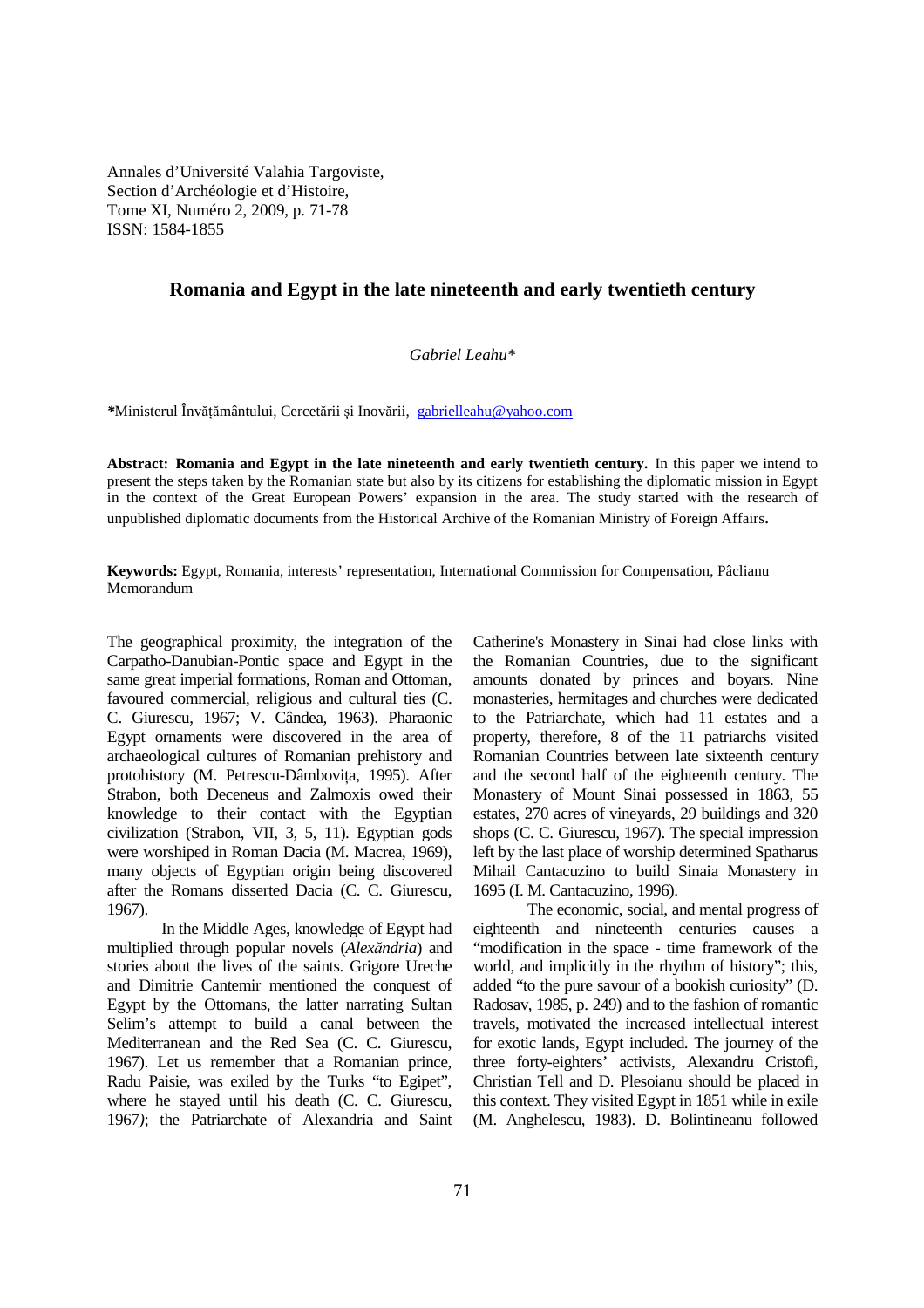them, and he was the first one to present travel notes about Egypt, in the true sense of the word (M. Anghelescu, 1983)*.* 

 In this paper we intend to present the steps taken by the Romanian state but also by its citizens for establishing the diplomatic mission in Egypt in the context of the Great European Powers' expansion in the area. The study started with the research of unpublished diplomatic documents from the *Historical Archive of the Romanian Ministry of Foreign Affairs* (AMAE).

 The works on the Suez Canal started on April 25, 1859, and were accompanied by a huge media campaign, with echoes in the United Principalities. Romanian elite understood the value and importance of the work undertaken for the advancement of mankind (A. Baligot de Beyne, 1986), which was clearly demonstrated by the letters exchange between Al. I. Cuza and Egyptian leaders (C. C. Giurescu, 1967). In the first letter addressed to Mohamed Said and not to Ismail, according to C. Botoran (1974), the leader expressed his sympathy for the energy and perseverance shown by the Khedive for "carrying out a work that will become the pride of our times" (C. C. Giurescu, 1967, p. 351- 352). The other letter, dated two years later, recalls the indirect contribution of the Principalities for building the Canal through "huge amounts" of exported timber and wheat; he also mentions the situation of the Romanians settled on "the land of Egypt, and in charge of considerable commercial affairs, for which I request the benevolent protection of Your Highness" (C. C. Giurescu, 1967, p. 352-353).

 These Romanians settled permanently or temporarily in Egypt, asked Romanian authorities to set up a diplomatic and consular representation to protect their interests (C. C. Giurescu, 1967)*.* Not incidentally, Costache Negri, the Principalities' representative in Constantinople, suggested in 1862 the creation of a Romanian Agency in Egypt, with the headquarters in Alexandria (C. C. Giurescu, 1967). Four years later, Al. G. Golescu-Arăpilă, Negri's successor, proposed "the creation of a consular delegate position to Egypt, necessary to protect our commercial interests", but also of the hundreds of Romanian subjects that "do not enjoy any protection" (C. C. Giurescu, 1967, p. 362-363). Financial difficulties and the indifference left no track for the two initiatives.

 The Peace Congress of Berlin recognized Romania's independence, and its right to establish diplomatic representation in the territory of the Ottoman Empire, under the same conditions as the other European powers. Honorific and Career Consulates were set up in Ioannina, Bitola, Thessaloniki, Monastir, Smyrna, Tunis and Tripoli, their main task being defending the interests of Romanian citizens and resolving trade issues (C. Botoran, 1974). The situation was different in Egypt, despite the numerous interventions of Romanian exporters seeking diplomatic protection to guarantee for their exported products the same treatment as in the other states, plus the complaints of Romanian subjects who had no protection there. There were, however, several attempts to regulate the diplomatic and consular representation in Egypt, located in a direct relationship with the "political and economic development of Egypt under English protection" (Gh. łârlescu, S. Cotu, N. Nicolescu, 1996, p. 200). Thus, in November 25, 1878, Nicolae Ionescu, Minister of Foreign Affairs, commissioned the diplomatic agent from Berlin to ask the German government for their representative to protect the Romanians residing in Egypt until a Romanian diplomatic agent is named. Unfortunately, the government's collapse has prevented the achievement of this initiative, a telegram being addressed to the Romanian representative, asking him to postpone the presentation of the Note until further orders (Gh. Târlescu, S. Cotu, N. Nicolescu, 1996). Three years later, D. Ollănescu, the Romanian minister in Constantinople, sent a substantially report, requiring that, before the establishment of Romanian consulates, the Romanian subjects' protection to be ensured by "a friendly power"; he thought of Italy, the Ambassador of this country being "very willing to assure it" (\* f. 318: *Report of Romanian Legation of the Ottoman Porte, March 10/22, 1881*). Vasile Boerescu, the Minister of Foreign Affairs, approved the solution, recommending that the Italian representative granted its protection if he could not receive the position as the consul for Romania (\*f. 318: *Report of Romanian Legation of the Ottoman Porte, March 10/22, 1881*). The only remaining difficulty was the consent of the Porte "by recognizing the Italian consular agents in Egypt as the representative of Romanian interests" (\*f. 322: *Report of Romanian Legation of the Ottoman Porte, May 1/23, 1881*). Turkey's approval is obtained only in 1886 (Gh. Târlescu, S. Cotu, N. Nicolescu, 1996).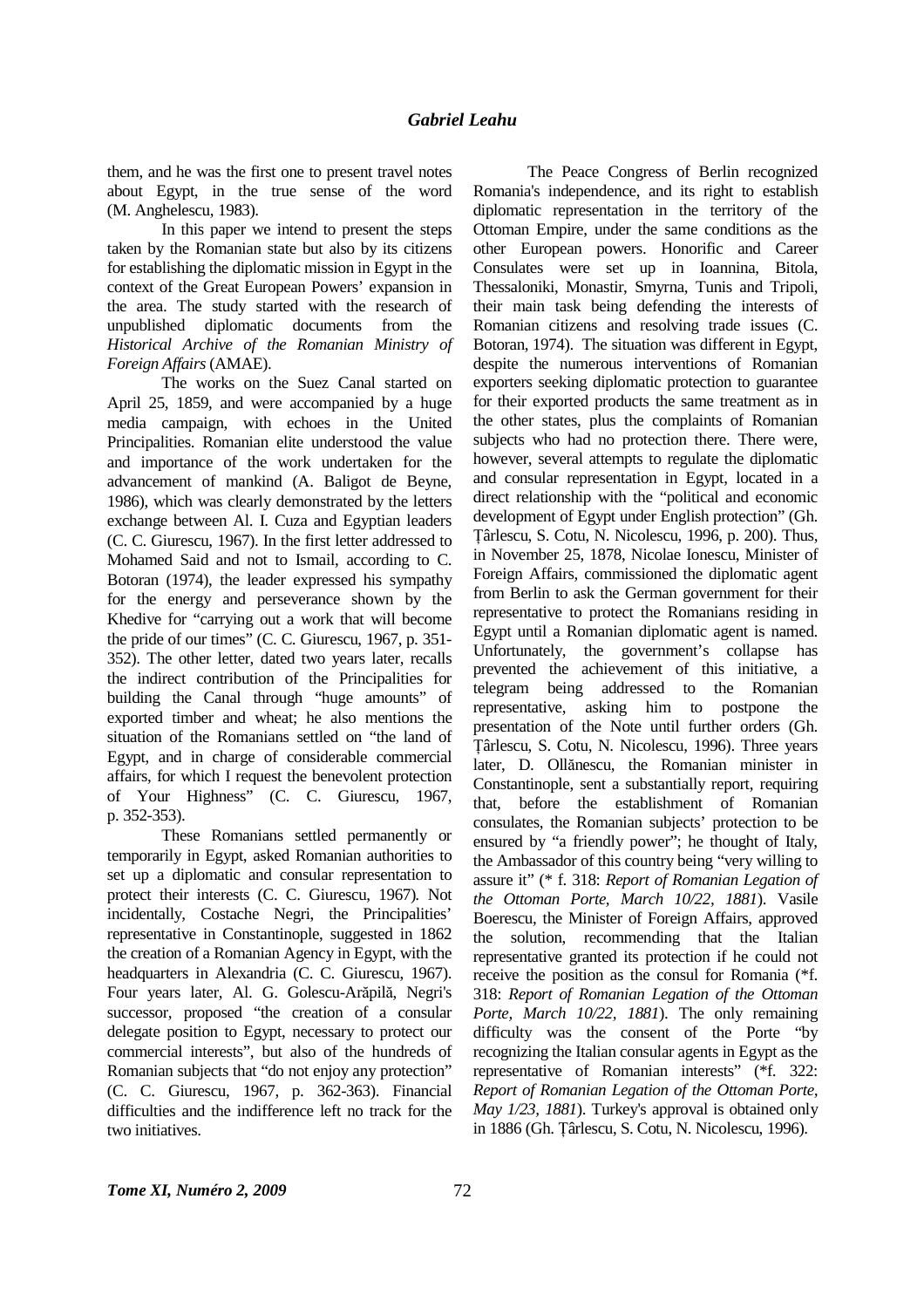On June 11, 1882, serious xenophobic disorders broke out in Alexandria, caused by the more visible presence and control exercised by the Europeans. The consuls of Britain, Italy and Greece were attacked, 60 Europeans were massacred, fires and robberies enveloped entirely the city. The Romanian representative to Constantinople reported 80 deaths (\*f. 123: *Report of Romanian Legation of the Ottoman Porte, June 13, 1883*). Army and police intervened six hours later, when the disorder was at its peak. The causes of the disorders were put either on the account of Urabi, the leader of the Egyptian nationalist movement, who supposedly was paid by the British (N. Notovich, 1898), or on the Khedive (\*\*VII, 1980), the latter desiring the European intervention. It appears that the explanation is much simpler, as the Romanian representative in Constantinople confirms. The quarrel between an Egyptian and a Maltese degenerated amid the state of irritation caused by the presence of foreign vessels; the threat of the "imminent landing of Anglo-French troops" was not powerful enough "to stop the manifestations against the Europeans" (\*f. 123: *Report of Romanian Legation in Athena, June 2/14, 1882*).

 The riots in Egypt and, especially, those of Alexandria and Cairo affected seriously the Romanians. Not incidentally, D. Ollănescu asked, on 15/27 June 1882, what to do with the protection of Romanian subjects in Egypt (\*vol. 190, f. 131: *Report of Romanian Legation of the Ottoman Porte, June 15/27, 1882*), and on 16/28 June, the Romanian Minister in Athens announced that only one Romanian, refugee from Cairo, arrived at the Legation (\*vol. 191, f. 134: *Report of Romanian Legation in Athena, June 16/28, 1882*). Except him, three more refugees would arrive from Alexandria, by the Greek boat, *Bubulina*. "Lacking any means of living", they were repatriated with the assistance of the Legation (\*vol. 191, f. 144: *Report of Romanian Legation in Athena, June 25 / July 7, 1882*). Other Romanians fled to Thessaloniki, occasion on which the Romanian General Consul discovers information about the Romanians from Egypt and their desire to establish a Romanian Consulate. In his report, on 12/24 September 1882 (\*vol. 191, f. 208-210: *Report of the General Consul in Thessaloniki*), he said that in Egypt there are a significant number of Romanians ("over  $3.000$  individuals from Turkey Aromanians"), plus 4.000 Albanians and 1000 Hebrews, "mainly floaters", that travel yearly with a

Romanian passport for commercial businesses, their "interests extending to Bombay". The Romanian diplomat claimed that after the Romanian Legation in Constantinople and the General Consulate in Thessaloniki established "frequent and regular relationship with Egypt", the resonance of glorious deeds through which Romania became independent, "had awakened a national feeling in the Romanian population in Egypt". Until then, the author continues, "all were Greeks", using the Greek Consul protection since they were not treated properly in Egypt as Ottoman subjects, because of the khedival government's independence velleities. However, this protection was temporary, since "back in Turkey, they were considered as reaya" (\*vol. 191, f. 208- 210: *Report of the General Consul in Thessaloniki*). The Greek Consul accepted their provisional registration due to the high fees charged. The Albanians did the same. By contrast, the non-resident Jews who came in Romania, "in the absence of a very necessary representative in the Orient", used the Russian and the French Consulate. Now, the Romanian diplomat underlined, they all despise the Greek protection [. . . ] unanimously; today, Romanian population of Egypt refuses to be considered Greek, and under the protection of the Greek Local Consul [. . . ] and they request Romanian protection, without which they have come to rely on "Baroque protections", like Persian or American. It also gave the example of a Romanian, Banica, with a capital of 13.000.000 pounds, who became American subject, but he made all his affairs using the Italian language "in the absence of a Romanian passport", his family continuing to speak Romanian (\*,vol. 191, f. 208-210: *Report of the General Consul in Thessaloniki*).

 The diplomat was quite sceptical regarding the actual number of Romanians and the amounts that could be collected by a Romanian Consulate, but he considered that its establishment would be useful for the reputation and interests of Romania, giving also satisfaction to the "Egyptian Romanians". The Report mentions their petition in 1881, with 450 signatures in which they requested to establish the Romanian Consulate (\*vol. 191, f. 208-210: *Report of the General Consul in Thessaloniki*)*.* Aware of the financial difficulties of the Government, the Romanian Consul proposed to become the future official of the Consulate in Alexandria, asking for the temporary mission to go on site to determine the actual number of Romanians, Albanians and Jews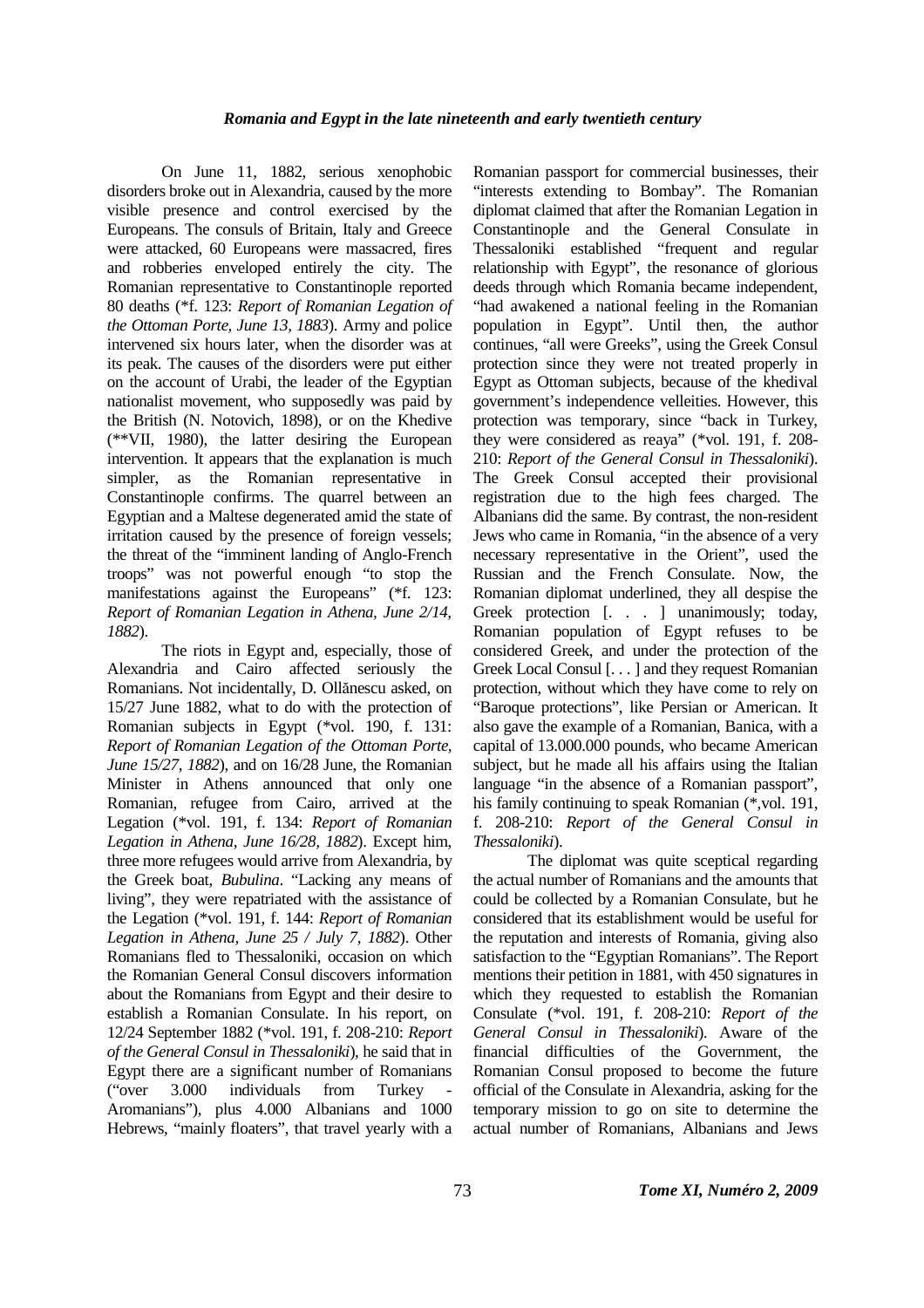that petitioned for a Consulate, "convinced he would also find Romanians from the Kingdom"; he wanted to study the commercial possibilities offered to Romania. If the government would use an Honorary Consul, the Romanian diplomat warned that "in all Orient, Romanian honorary agents were either Greek or grecophiles who prejudiced the interests of Romanians", insisting that it was essentially to be Romanian (\*vol. 191, f. 208-210: *Report of the General Consul in Thessaloniki*).

 The necessity to address the problem of Romanian interests' representation becomes even more obvious in the context of requests "for compensations" for the Romanians who have suffered losses during the summer of 1882. The most representative is the case of Ladislau Lucaci, a Romanian subject who settled "for many years in Alexandria, as associate of Basile Oleyniuk and employee of the French pharmacy on Cherif Pasha Street No. 52" (\*vol. 191, f. 201-202: *Petition addressed by Ladislau Lucaci to the subsecretary of the Ministry of Foreign Affairs, August 2, 1882*). In his petition, addressed on August 2, 1882, to the Ministry of Foreign Affairs, Lucaci described the circumstances in which "the bombing, fire and massacre known by everyone" had turned into ashes the pharmacy and all his fortune (\*vol. 191, f. 201- 202: *Petition addressed by Ladislau Lucaci to the subsecretary of the Ministry of Foreign Affairs, August 2, 1882*). His appeal was to investigate the damages, detailed in a list attached to the petition (clothing, jewellery, books in the amount of 9039,50 fr.), and "to be compensated in due time just as it is done for all Europeans belonging to other foreign protectors who have Consulates in Alexandria" (\*vol. 191, f. 201-202: *Petition addressed by Ladislau Lucaci to the subsecretary of the Ministry of Foreign Affairs, August 2, 1882*) for the round trip Europe-Alexandria (5000 fr.), and the loss of his job and pharmacy. Lucaci evaluated the total amount for his damages to 39039,50 fr.

 The petition of Lucaci determined the Ministry of Foreign Affairs to request to the Charge d'Affaires in Constantinople, information on the "procedure employed by other states for the compensations of their subjects who suffered losses following those events, so that the Ministry could give proper instructions" (\*vol. 191, f. 201: *Note of the Ministry of Foreign Affairs addressed to the Charge d'Affaires in Constantinople, September 2/14, 1882*). In his response, I Papiniu, Legation Secretary,

stated that "after research carried out by the Porte, the compensation applications for those who have suffered damage due to recent events in Egypt, may be addressed to the Porte, which in turn would forward it to the Khedive's Government" (\*vol. 191, f. 213: *Report of the Romanian Legation of the Ottoman Porte, October 1/13, 1882*). Meanwhile, confidential information obtained from English and French embassies claimed that Porte's action for compensating its foreign subjects "would be ineffective, because only foreign representatives in Egypt could achieve positive results", which demonstrates, in our opinion, the desire of the two powers to maintain their dominance in all Egyptian problems. For this reason, the action of Italy which addressed directly to the Porte for the compensation of its subjects "was viewed with dismay by the other missions". Consequently, Papiniu was counselled and advised at his turn to address the Romanian applications to Paris and London governments; their embassies in Constantinople could intermediate that the Romanian subjects' claims be supported by agents of those powers in Egypt (\*vol. 191, f. 213: *Report of the Romanian Legation of the Ottoman Porte, October 1/13, 1882*).

 On October 14, 1882, the German Legation in Bucharest addressed to the Foreign Ministry a Note to request reimbursement of 311. 20 marks (1462. 20 Egyptian piastres) spent by the German Consulate in Cairo with Romanian nationals forced to flee from Cairo to Alexandria by fear of the mutiny that broke out in Egypt. The list comprised the names of 10 Romanian Hebrews, from Bucharest, Botosani and from Păpăuți Village, Botoșani (\*vol. 191, f. 215-216: *Note of the German Legation in Romania, October 14, 1882*)*.* Simultaneously with the payment of the amount spent, the Ministry requested the Romanian Legation in Berlin to thank the imperial government and ask for Germany "to take under its protection the Romanian subjects' allowance problem who suffered losses during the recent events in Egypt" (\*vol. 191, f. 232-234: *Report of the Romanian Legation in Berlin, October 27/November 8, 1882*). Romania's desire is presented by A. Beldiman to the German subsecretary Busch, who politely declines the offer, both because of "German disinterest in this matter" and the obstacles elevated by the international law "if a state represents the full interests of another state in an international commission". For these reasons, the German diplomat recommended Romania, "to address to the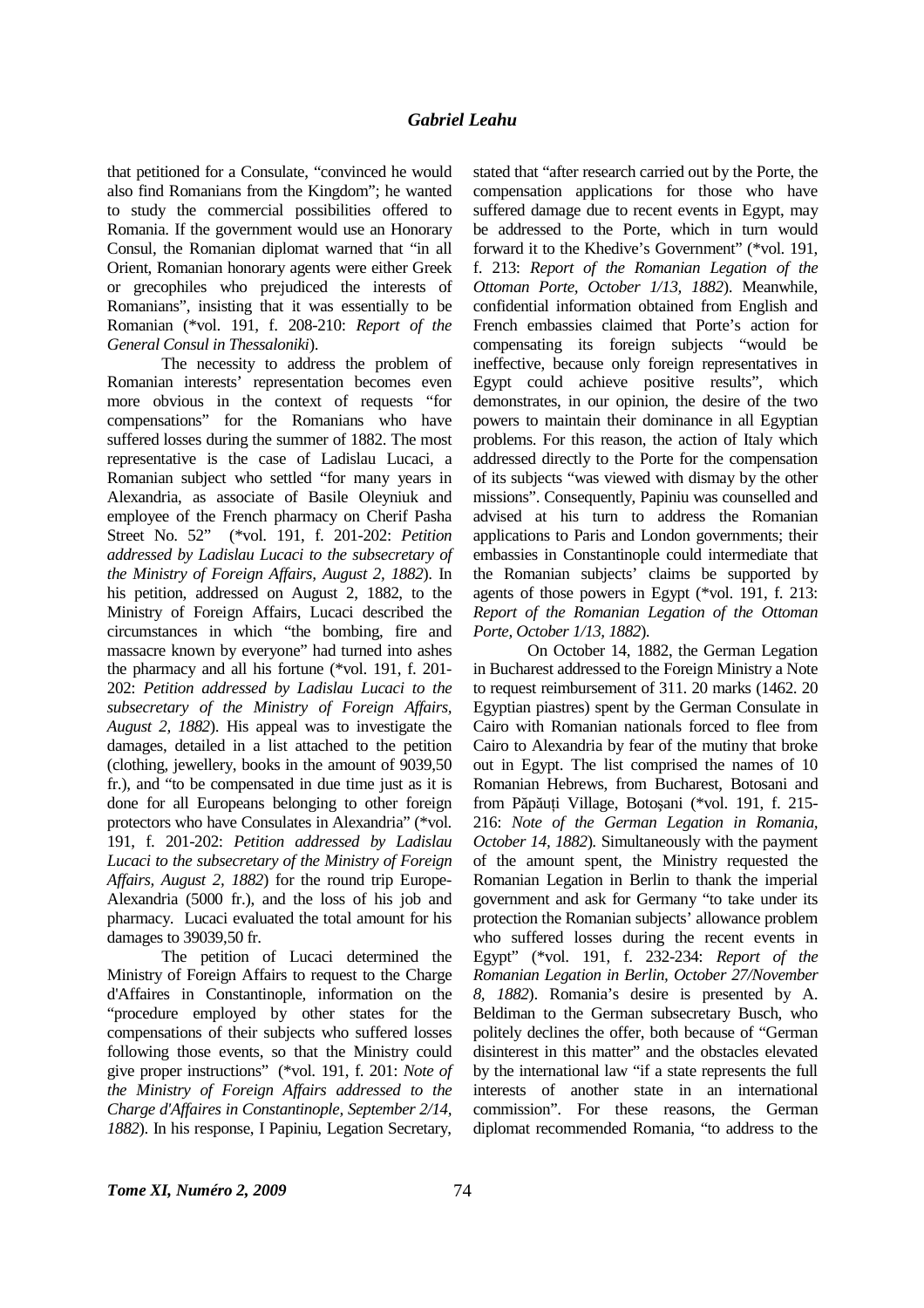English cabinet, of which depended mainly the final regulation of this business", stating at the same time, the availability for Germany "to do favours for Romania in Egypt". Beldiman suggested D. A. Sturdza "to take advantage of this kind offer in order to be able to obtain with the help of the German General Consul, accurate and authentic information on the situation of our compatriots in Cairo and Alexandria, who have been affected by the Egyptian revolution" (\*vol. 191, f. 232-234: *Report of the Romanian Legation in Berlin, October 27/November 8, 1882*).

 D. A. Sturdza wished to have more precise information on the International Commission which would deal with compensation for incurred losses due to events in Egypt, on how states which were not directly represented in that Commission, could defend their interests; he addressed to the Legation in Constantinople, asking to contact the embassies of the Great Powers in relation to these issues. He also requested P. Mavrogheni to send all data about the Romanians, owned by the Legation, and their complaints, requesting vigilance over their interests, "being expected that among Romanians in Egypt, to be a fairly large number that cannot legally justify their Romanian nationality"(\*vol. 191, f. 235: *Telegram of the Minister of Foreign Affairs to P. Mavrogheni, Special Envoy and Plenipotentiary Minister of Romania in Constantinople, December 10/22, 1882)*. In his response (\*vol. 191, f. 239-242: *Report of the Romanian Legation of the Ottoman Porte, December 21 1882/ January 2, 1883)*, Mavrogheni announced that it was impossible to obtain precise information if the states, not represented directly and particularly in the Commission, could have a collective representative, because negotiations between the Great Powers are held in Egypt, to avoid the interference of the Porte. For this reason, foreign representatives in Constantinople were not updated by their governments on this issue. However, the British ambassador claimed, unofficially, and insisting that he did not have accurate information, that "in the International Commission was accepted only Greece along with the Great Powers, as one of the most interested countries in this field since many Greeks were affected by events in Egypt"; on the collective representative, the English minister said that this issue was not raised, "for all the other interested powers, the solution being the use of specialized delegations".

 Based on this information, the Romanian Minister noted that "in this situation and in the absence of a Consul of Romania in Egypt, consul that would be more than difficult to be accepted at this time by the khedival authority because of the complications provoked by the Sublime Porte to obtain exequaturs, the only way was using a particular delegate. Accredited by the government and the International Commission, he would have the mission "to support and defend the rights of our affected citizens"(\*vol. 191, f. 239-242: *Report of the Romanian Legation of the Ottoman Porte, December 21 1882/ January 2, 1883)*.

 About Romanians in Egypt and their complaints, Mavrogheni stated that the Legation in Constantinople had little information: Ladislau Lucaci's case and two petitions signed by 26 people "who profited of their status as Romanians and demanded the installation of a consular authority in Alexandria and Cairo". Both petitions were dated May 10/22, 1882. For the consul function, Tito Hakekian was favoured, and for the vice-consul, Alexandru Anton Zaghikian (\*vol. 191, f. 239-242: *Report of the Romanian Legation of the Ottoman Porte, December 21 1882/ January 2, 1883)*. The Romanian diplomat agreed with the caution of the foreign minister in "examining the interests which we would accept and for which we would delegate a defence", because of the lack of accurate data, given that "no authority has ascertained their identity, nor witnessed the entry of their quality as Romanians" (\*vol. 191, f. 239-242: *Report of the Romanian Legation of the Ottoman Porte, December 21 1882/ January 2, 1883)*.

 After consulting the two legations, which believed that a diplomatic intervention at the Foreign Office should have opportunities, D. A. Sturdza requested Prince I. Ghica, the Romanian Minister in London, to ask the British government "to instruct the official British authorities in Egypt to represent, when needed, the interests of Romanians affected by the latest events"(\*vol. 191, f. n. n: *Telegram of the Foreign Affairs Minister D. A. Sturdza addressed to the Prince Ghica, Romanian extraordinary and plenipotentiary envoy to London, January 22/ February 2 1883)*. Pending the response of Great Britain, the Ministry of Foreign Affairs enters in possession of the khedival decree establishing the *International Commission for compensation*, which specified the conditions for the formation, composition and its functions, largely confirming the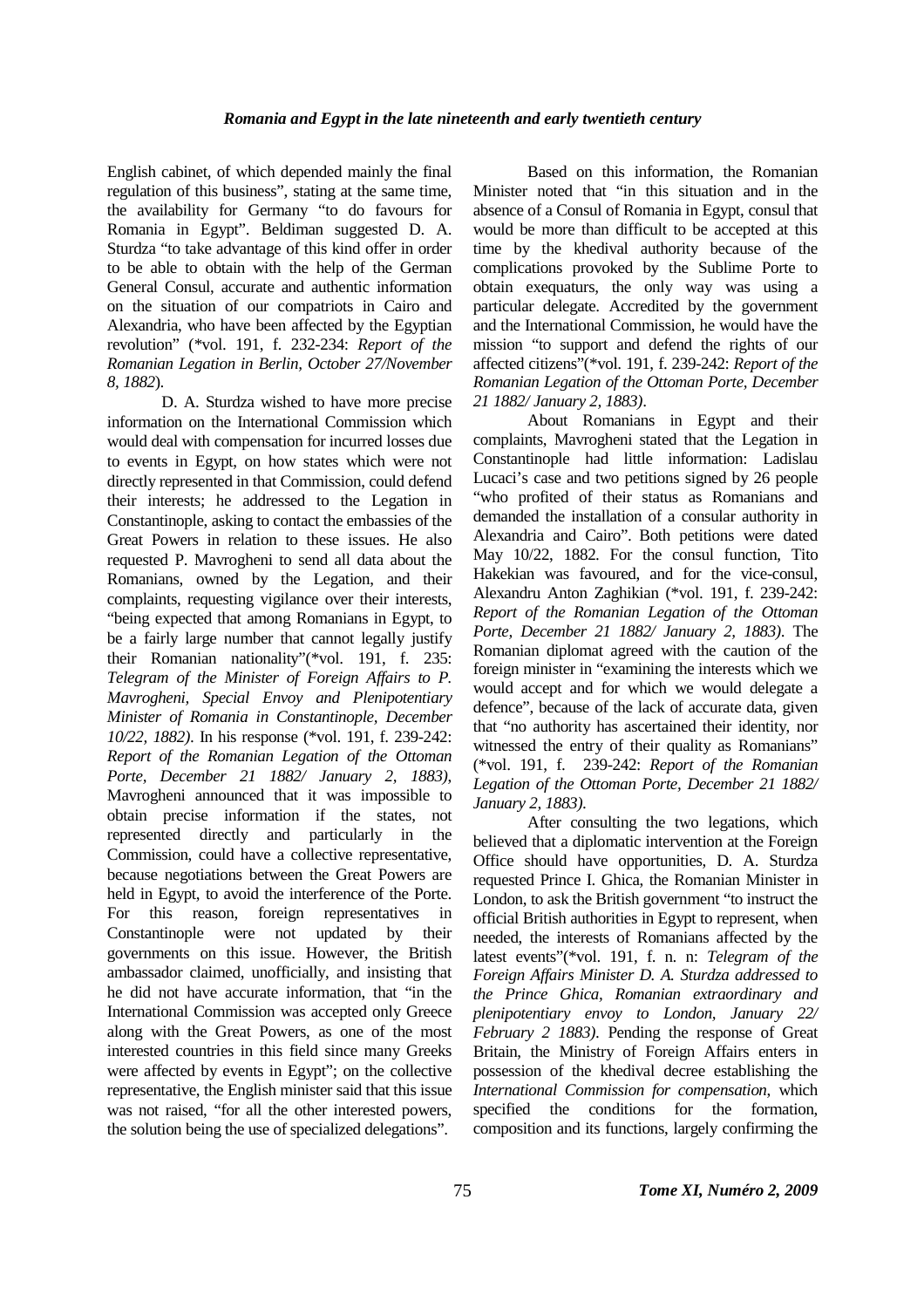information sent by Mavrogheni from Constantinople (\*vol. 191, f. 243: *Extras of "Journal des Debats" January 28, 1883)*.

 Established by khedival decree, the International Commission had sole jurisdiction to receive complaints of insurrectional movement victims, "having full power to examine them, reject or take action, also setting the benefits" (Article 1). Article 2 stated that no damages could be claimed for consequential loss and loss of cash, jewellery, silverware, art objects, antiquities "which were in the shop and were meant for sale or available to third parties, except if their existence in the register of commerce or by having time secure documents was proved"; also "those whose stored crops were requisitioned or destroyed by rebels" were to receive compensations. Membership of the Committee was established by Article 3: Egypt had two members (Chairman and Vice Chairman), Germany, Austria-Hungary, France, England, Italy, Russia, U. S., Greece had one representative, and the governments of Belgium, Denmark, Spain, Netherlands, Portugal, Sweden called together a responsible member to represent their interests. In addition to these representatives, there was a special delegate of the nations not represented, to "participate with advisory and deliberative vote in all circumstances in which it was an applicant belonging to these nations". Commission's work related expenses would be borne by the Egyptian government (Art. 5). Unfortunately, both time and means of compensation payment would be determined later (Art. 6).

 After Granville made contact with the Egyptian government (\*vol. 191, f. 244-246*: Lord Granville's Note to Ion Ghica, February 14, 1883)*, he informed the Romanian government that "consular assistance is not required in these cases" and because of the International Commission's rulings "each is free to submit the complaint directly to the Commission", its configuration ensuring "full impartiality regardless of nationality" (\*vol. 191, f. 247-249*: Lord Granville's Note to Ion Ghica, 24, 1883)*. British Government's response was communicated to the Legation in Constantinople, which had to inform the General Consulate in Thessaloniki, as from that moment the question becoming private.

 Romanian presence in Egypt is also mentioned during the armed confrontations against insurgent Sudanese people under the leadership of Mahdi. Thus, during the Battle of Andar-reb, of 4

February 1884, supported by Egyptian troops commanded by Baker Pasha, two Romanian soldiers, Mogorovic and Agigorgu, were mentioned on the list of Europeans who died on the battlefield, information stated by the Italian Legation to Bucharest (\*vol. 191*,*  f. 252: *Verbal Note addressed by the Italian Legation in Bucharest to the Ministry of Foreign Affairs, February 18/March 1, 1884*).

 Availability shown in several circumstances, active presence in the area, the refusal of Germany and difficulties related to establishing an individual consulate in Egypt, are reasons that led the Romanian government to ask again Italy to represent the interests of Romanians. Since 1886, the Italian government "specifically instructed its diplomatic and consular officers with the protection of Romanian interests" (Gh. Țârlescu, S. Cotu, N. Nicolescu, 1996, p. 20). In 1889, the Italian diplomatic agent sent the Romanian subjects list (70 in Cairo and 176 in Alexandria), stating that "they are only a tiny part of those who demand Romanian protection, but that Italian consuls, unaware of Romanian laws, may not advisedly, examine the records of all these people, nor, therefore, enroll them among Romanian subjects" (Gh. Târlescu, S. Cotu, N. Nicolescu, 1996, p. 20). Issues related to the lack of the Romanian legislation, the inability of Italian agents to distinguish "the true Romanian subjects of the Jews born in Romania established in Egypt, who abandoned themselves to pimping and had no right to our protection" (Gh. Târlescu, S. Cotu, N. Nicolescu, 1996, pp. 20-21), determines the Romanian government to give up the Italian aid in 1901.

 The problems that Italians had with Romanians' representation, the increase of the Romanian colony, and intense commercial activity caused the Foreign Ministry to receive petitions of the Romanians from Egypt or the exporters, which requested the establishment of diplomatic and consular representation (\*vol. 15, f. 333; 343-346). Moreover, financial interests and prestige determined consuls of Denmark (Baron Alfred Friedrich of Dumreicher) and the Republic of Haiti (Ludwick G. Wirth) to propose the establishment of Romanian consular representation under their leadership (\*vol. 15, f. 335-338).

Changing the government's attitude took place only in 1906, following the Pâclianu Memorandum and the opening of a direct maritime line Constanta-Alexandria; Ministry of Public Works considered that without a diplomatic representative in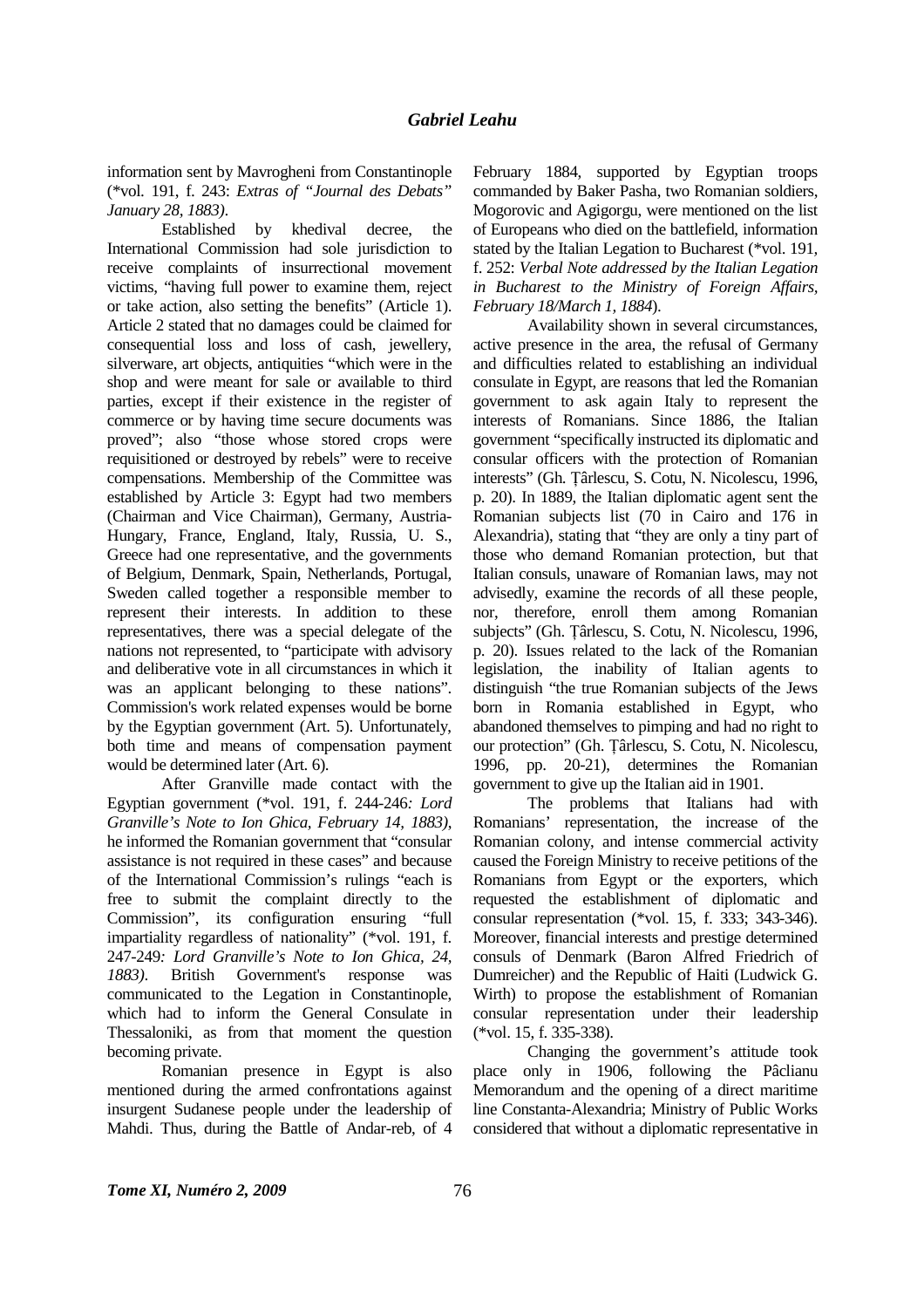Egypt "the new service which we set up could not respond to our righteous expectations and sacrifices that the state makes in order to open a new and large market for the country's production" (C. C. Giurescu, 1976, p. 365). At the request of the Minister of Foreign Affairs, Iacob N. Lahovary, Mihail Pâclianu edited a documented memorandum that reflected very well the Egyptian realities. He developed six arguments showing the necessity of establishing the Diplomatic Agency and the General Consulate in Egypt:

- The interest in the Romanian State's dignity. "The prestige of Romania in Orient will grow, and this establishment is more appropriate now following the tear in the Romanian-Greek relations", especially since the country had abroad "a diplomatic and consular representation quite inferior in number as it has real importance in the concert of civilized states"; - The development of sea service;

- The interest of trade relations with the Orient. "Egypt, could serve us both for the sale of products to its markets, and, by its positioning among three continents, we could send our products in other parts of Africa and Asia; Alexandria and Cairo being mainly exchange markets";

- Protecting Romanian colonies that already existed in Egypt. "A few months ago the Minister received a new petition signed by hundreds of Romanian subjects, which asked the Government to introduce a Romanian official representation in Egypt. Many of these signatories had clear Romanian names and are traders settled for years in the cities of Egypt. They could become useful agents for the development of our trade";

- Creating a strong Romanian-Macedonian colony, following the existing model in Sofia. "In Egypt there is a large Greek colony. Many of its most wealthy and influential members are of undisputed *Kutzo*-*Wallachians* origin. A Romanian diplomatic agent, using his resources, could attract many of them on our side. Under his patronage, we would create a company and a Romanian school";

- Health interest. "From Cairo, we could better monitor the health status not only of Egypt but of the entire coastline of the Red Sea and neighbouring countries, in Africa and Asia" (Gh. Târlescu, S. Cotu, N. Nicolescu, 1996, pp. 18-25).

On April 1, by royal decree, it was established a Diplomatic Agency and a General Consulate in Cairo. Mihail Pâclianu was appointed diplomatic agent and general consul, with rank of

second class Minister Plenipotentiary, this being a clear recognition of the role of its Memorandum.

 The existence of the General Consulate in Cairo was recognized "temporary" by the Porte, which conditioned its existence by the conclusion of a consular convention, the renewal of the commercial agreement, and by resolving the property problems in Dobrogea (Gh. Târlescu, S. Cotu, N. Nicolescu, 1996). Despite further interventions, this status was maintained until the interwar period, the Romanian representative not being received in solemn audience by the Khedive (Gh. Țârlescu, S. Cotu, N. Nicolescu, 1996). Besides formal aspects, with more protocolary consequences, Romania enjoyed equal treatment, the Egyptian government recognising the "right to enjoy capitulations without reserve in Egypt" (Gh. Țârlescu, S. Cotu, N. Nicolescu, 1996, p. 41). It has, inter alia, the right to establish a consular court, "evidence of the consideration and admiration that the Egyptian government has shown to our country, allowing an absolute equality of treatment in respect of this important privilege, with nations much older than ours, which enjoyed here a situation gained slowly during the years" (Gh. Țârlescu, S. Cotu, N. Nicolescu, 1996, p. 41). Egyptian support is obvious and in the approval of establishing a Consulate in Alexandria, with a representative of the Diplomatic Agency in Cairo (1910), who will meet all consular functions, despite the opposition of the Porte, whose agreement was not obtained (C. Botoran, 1974).

 Thus it ended the long and toilsome, but much needed process of setting up a Romanian diplomatic representation in Egypt.

## **BIBLIOGRAPHY**

**\*** *Arhiva Ministerului Afacerilor Externe (Archive of the Ministry of Foreign Affairs) (AMAE),* fond 75, vol 15 şi fond Arhiva Istorică (Historical Archive), vol. 190, 191.

\*\**Histoire generale de l'Afrique***, VII.**  *L'Afrique sous domination coloniale, 1880-1935*, UNESCO, Édition Abrégé;

Anghelescu M., 1983, *Călători români În Africa,* Editura Sport-Turism, Bucureşti.

Baligot de Beyne A., 1986, *Corespondentă cu Al. I. Cuza şi Costache Negri,* Editura Junimea, Iaşi.

Cândea V., 1963, *L'Afrique dans la culture roumaine ancienne*, *Bulletin de la Comission Nationale de la R. P. R. pour l'UNESCO,* 1963;